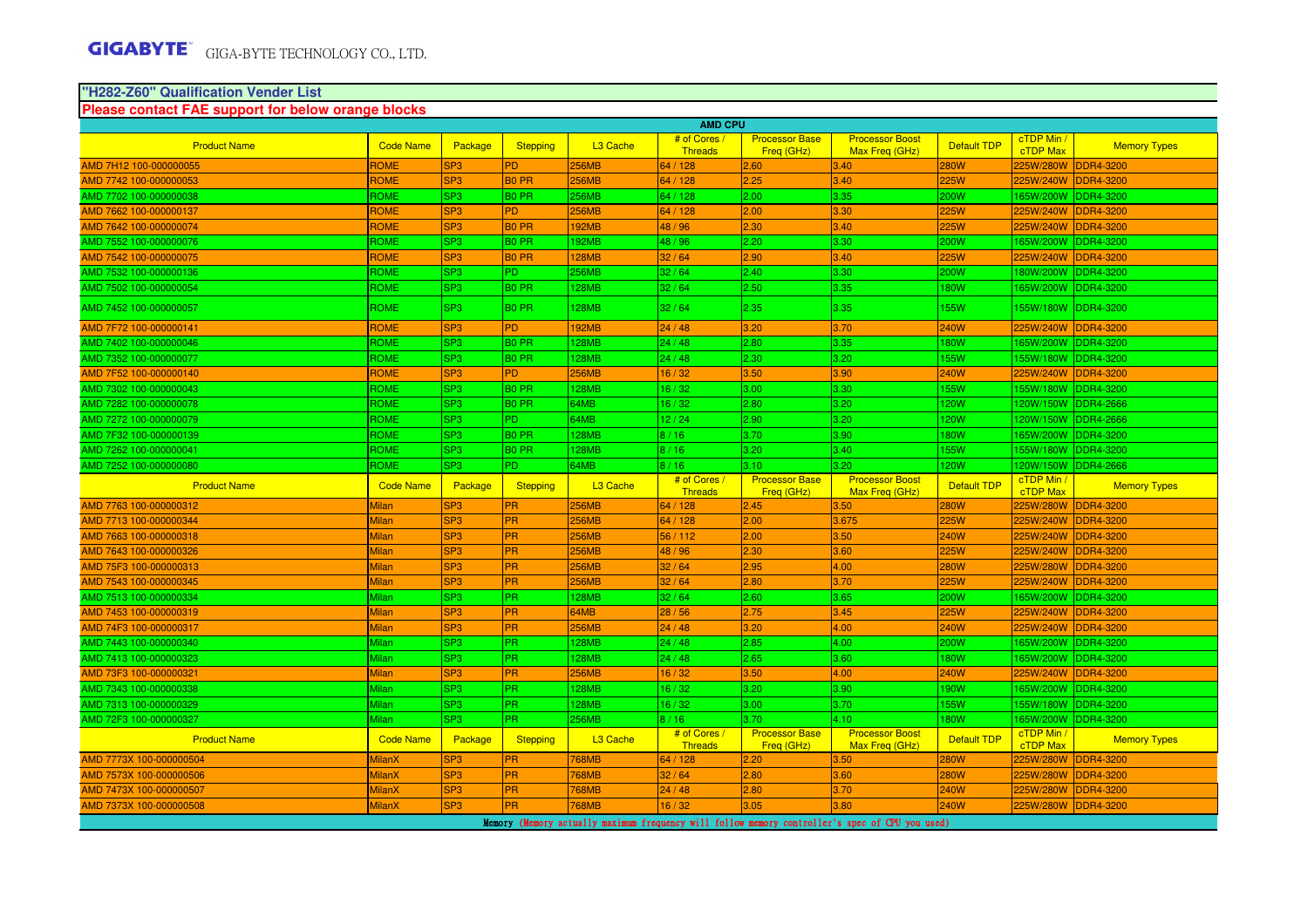| <b>Product Name</b>     | <b>Memory Type</b> | <b>Module</b><br>Supplier | <b>Size</b> | <b>Chip Brand</b>      | Rank         | Voltage | <b>Data Transfer Rate</b> | <b>Error Correction CAS Latency</b> | Pins    |
|-------------------------|--------------------|---------------------------|-------------|------------------------|--------------|---------|---------------------------|-------------------------------------|---------|
|                         |                    |                           |             |                        | <b>RDIMM</b> |         |                           |                                     |         |
| M393A4K40DB2-CVFBQ      | DDR4               | Samsung                   | 32GB        | Samsung-IDT            | 2Rx4         | 1.2v    | 2933MHz                   | ECC Registered <sup>21</sup>        | 288-pin |
| M393A8G40AB2-CVFBY      | DDR4               | Samsung                   | 64GB        | Samsung-IDT            | 2Rx4         | 1.2v    | 2933MHz                   | ECC Registered 21                   | 288-pin |
| MTA9ASF2G72PZ-2G9E1UI   | DDR4               | <b>Micron</b>             | 16GB        | Micron-Rambus          | Rx8          | 1.2v    | 2933MHz                   | ECC Registered <sup>21</sup>        | 288-pin |
| CT32G4RFD4293.2G9E2.001 | DDR4               | <b>CRUCIAL</b>            | 32GB        | Micron                 | 2Rx4         | 1.2v    | 2933MHz                   | ECC Registered 21                   | 288-pin |
| CT32G4RFD4293.36FE2     | DDR4               | CRUCIAL                   | 32GB        | Micron                 | 2Rx4         | 1.2v    | 2933MHz                   | ECC Registered 21                   | 288-pin |
| MTA36ASF4G72PZ-2G9E2TG  | DDR4               | <b>Micron</b>             | 32GB        | Micron-Montage         | 2Rx4         | 1.2v    | 2933MHz                   | ECC Registered <sup>21</sup>        | 288-pin |
| MTA36ASF4G72PZ-2G9E2VG  | DDR4               | <b>Micron</b>             | 32GB        | Micron-IDT             | 2Rx4         | 1.2v    | 2933MHz                   | ECC Registered 21                   | 288-pin |
| MTA36ASF4G72PZ-2G9E2UG  | DDR4               | <b>Micron</b>             | 32GB        | Micron-Rambus          | 2Rx4         | 1.2v    | 2933MHz                   | ECC Registered <sup>21</sup>        | 288-pin |
| MTA36ASF4G72PZ-2G9E2TI  | DDR4               | <b>Micron</b>             | 32GB        | Micron-Montage         | 2Rx4         | 1.2v    | 2933MHz                   | ECC Registered <sup>21</sup>        | 288-pin |
| MTA18ASF4G72PDZ-2G9E1TI | DDR4               | <b>Micron</b>             | 32GB        | Micron-Montage         | 2Rx8         | 1.2v    | 2933MHz                   | ECC Registered 21                   | 288-pin |
| MTA36ASF8G72PZ-2G9E1TI  | DDR4               | <b>Micron</b>             | 64GB        | Micron-Montage         | 2Rx4         | 1.2v    | 2933MHz                   | ECC Registered <sup>21</sup>        | 288-pin |
| MTA36ASF8G72PZ-2G9E1VI  | DDR4               | <b>Micron</b>             | 64GB        | Micron-IDT             | 2Rx4         | 1.2v    | 2933MHz                   | ECC Registered 21                   | 288-pin |
| HMAA8GR7MJR4N-WM T4     | DDR4               | <b>SKhynix</b>            | 64GB        | <b>SKhynix-Montage</b> | 2Rx4         | 1.2v    | 2933MHz                   | ECC Registered 21                   | 288-pin |
| KSM29RD4/32HDR          | DDR4               | Kingston                  | 32GB        | <b>SKhynix-Rambus</b>  | 2Rx4         | 1.2v    | 2933MHz                   | ECC Registered <sup>21</sup>        | 288-pin |
| HMA82GR7DJR8N-XN T8     | DDR4               | <b>SKhynix</b>            | 16GB        | <b>SKhynix-Rambus</b>  | 2Rx8         | 1.2v    | 3200MHz                   | ECC Registered 22                   | 288-pin |
| HMA82GR7DJR8N-XN TG     | DDR4               | <b>SKhynix</b>            | 16GB        | SKhynix -IDT           | 2Rx8         | 1.2v    | 3200MHz                   | ECC Registered 22                   | 288-pin |
| HMA84GR7DJR4N-XN T4     | DDR4               | <b>SKhynix</b>            | 32GB        | <b>SKhynix-Montage</b> | 2Rx4         | 1.2v    | 3200MHz                   | ECC Registered 22                   | 288-pin |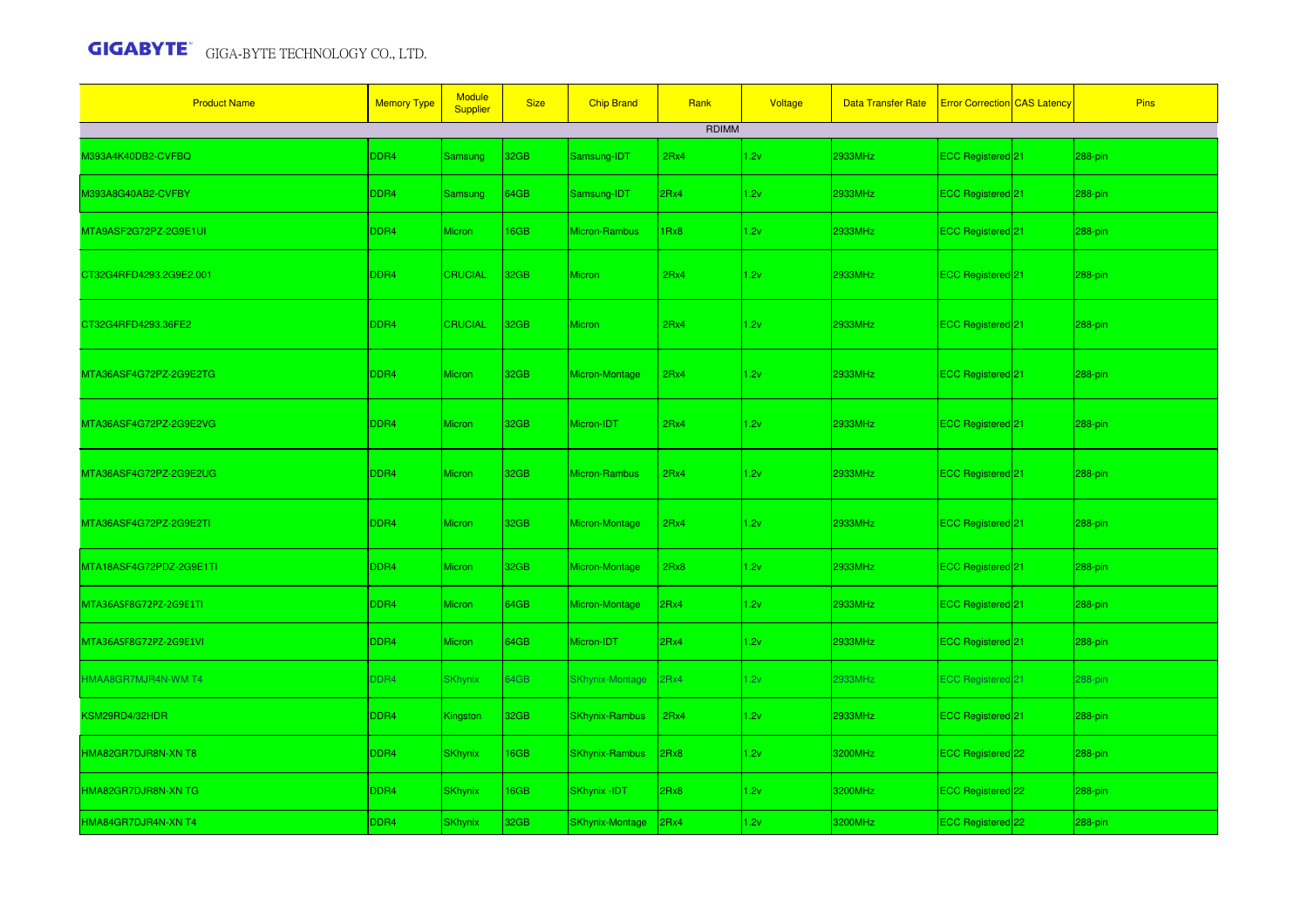| HMA84GR7DJR4N-XN T4     | DDR4 | SKhynix        | 32GB        | SKhynix-Montage        | 2Rx4 | 1.2v | 3200MHz | ECC Registered 22              | 288-pin   |
|-------------------------|------|----------------|-------------|------------------------|------|------|---------|--------------------------------|-----------|
| HMA84GR7DJR4N-XN TG     | DDR4 | <b>SKhynix</b> | 32GB        | SKhynix-IDT            | 2Rx4 | 1.2v | 3200MHz | ECC Registered 22              | 288-pin   |
| HMAA8GR7AJR4N-XN TG     | DDR4 | <b>SKhynix</b> | 64GB        | SKhynix-IDT            | 2Rx4 | 1.2v | 3200MHz | ECC Registered 22              | 288-pin   |
| HMAA8GR7AJR4N-XN T8     | DDR4 | <b>SKhynix</b> | 64GB        | <b>SKhynix-Rambus</b>  | 2Rx4 | 1.2v | 3200MHz | ECC Registered 22              | 288-pin   |
| HMAA8GR7CJR4N-XN T4     | DDR4 | <b>SKhynix</b> | 64GB        | <b>SKhynix-Montage</b> | 2Rx4 | 1.2v | 3200MHz | ECC Registered 22              | 288-pin   |
| HMAA8GR7CJR4N-XN TG     | DDR4 | <b>SKhynix</b> | 64GB        | SKhynix-IDT            | 2Rx4 | 1.2v | 3200MHz | ECC Registered 22              | 288-pin   |
| HMAA8GR7CJR4N-XN T8     | DDR4 | <b>SKhynix</b> | 64GB        | <b>SKhynix-Rambus</b>  | 2Rx4 | 1.2v | 3200MHz | ECC Registered <sup>22</sup>   | $288-pin$ |
| MTA9ASF1G72PZ-3G2R1VI   | DDR4 | Micron         | 8GB         | Micron-IDT             | Rx8  | 1.2v | 3200MHz | ECC Registered 22              | 288-pin   |
| CT16G4RFD832A.3G2E1.001 | DDR4 | Crucial        | 16GB        | Micron-Rambus          | 2Rx8 | 1.2v | 3200MHz | ECC Registered 22              | 288-pin   |
| MTA18ASF2G72PDZ-3G2E1UK | DDR4 | <b>Micron</b>  | 16GB        | Micron-Rambus          | 2Rx8 | 1.2v | 3200MHz | ECC Registered 22              | 288-pin   |
| MTA18ASF2G72PZ-3G2R1UI  | DDR4 | Micron         | <b>I6GB</b> | Micron-Rambus          | Rx4  | 1.2v | 3200MHz | ECC Registered 22              | 288-pin   |
| MTA18ASF2G72PZ-3G2R1TI  | DDR4 | Micron         | <b>I6GB</b> | Micron-Montage         | IRx4 | 1.2v | 3200MHz | ECC Registered 22              | 288-pin   |
| MTA36ASF4G72PZ-3G2J3UI  | DDR4 | Micron         | 32GB        | Micron-Rambus          | 2Rx4 | 1.2v | 3200MHz | ECC Registered 22              | 288-pin   |
| MTA18ASF4G72PZ-3G2F1TI  | DDR4 | <b>Micron</b>  | 32GB        | Micron-Montage         | IRx4 | 1.2v | 3200MHz | ECC Registered <sup>1</sup> 22 | 288-pin   |
| MTA18ASF4G72PZ-3G2F1UI  | DDR4 | <b>Micron</b>  | 32GB        | Micron-Rambus          | IRx4 | 1.2v | 3200MHz | ECC Registered 22              | 288-pin   |
| MTA18ASF2G72PDZ-3G2R1UI | DDR4 | Micron         | <b>I6GB</b> | Micron-Rambus          | 2Rx8 | 1.2v | 3200MHz | ECC Registered 22              | 288-pin   |
| MTA18ASF2G72PDZ-3G2R1VI | DDR4 | Micron         | <b>I6GB</b> | Micron-IDT             | 2Rx8 | 1.2v | 3200MHz | ECC Registered 22              | 288-pin   |
| MTA18ASF2G72PDZ-3G2R1TI | DDR4 | <b>Micron</b>  | 16GB        | Micron-Montage         | 2Rx8 | 1.2v | 3200MHz | ECC Registered 22              | 288-pin   |
| MTA18ASF4G72PDZ-3G2F1VI | DDR4 | Micron         | 32GB        | Micron-IDT             | 2Rx8 | 1.2v | 3200MHz | ECC Registered 22              | 288-pin   |
| MTA18ASF4G72PDZ-3G2F1UI | DDR4 | Micron         | 32GB        | Micron-Rambus          | 2Rx8 | 1.2v | 3200MHz | ECC Registered 22              | 288-pin   |
| MTA36ASF4G72PZ-3G2R1UI  | DDR4 | <b>Micron</b>  | 32GB        | Micron-Rambus          | 2Rx4 | 1.2v | 3200MHz | ECC Registered 22              | 288-pin   |
| MTA36ASF8G72PZ-3G2E1VI  | DDR4 | <b>Micron</b>  | 64GB        | Micron-IDT             | 2Rx4 | 1.2v | 3200MHz | ECC Registered 22              | 288-pin   |
| M393A2K43DB3-CWEBQ      | DDR4 | Samsung        | 16GB        | Samsung-IDT            | 2Rx8 | 1.2v | 3200MHz | ECC Registered 22              | 288-pin   |
| M393A2K40EB3-CWEGQ      | DDR4 | Samsung        | <b>I6GB</b> | Samsung-Rambus         | 1Rx4 | 1.2v | 3200MHz | ECC Registered 22              | 288-pin   |
| M393A2K43EB3-CWEBQ      | DDR4 | Samsung        | <b>I6GB</b> | Samsung-IDT            | 2Rx8 | 1.2v | 3200MHz | ECC Registered 22              | 288-pin   |
| M393A4K40DB3-CWECQ      | DDR4 | <b>Samsung</b> | 32GB        | Samsung-Montage 2Rx4   |      | 1.2v | 3200MHz | ECC Registered 22              | 288-pin   |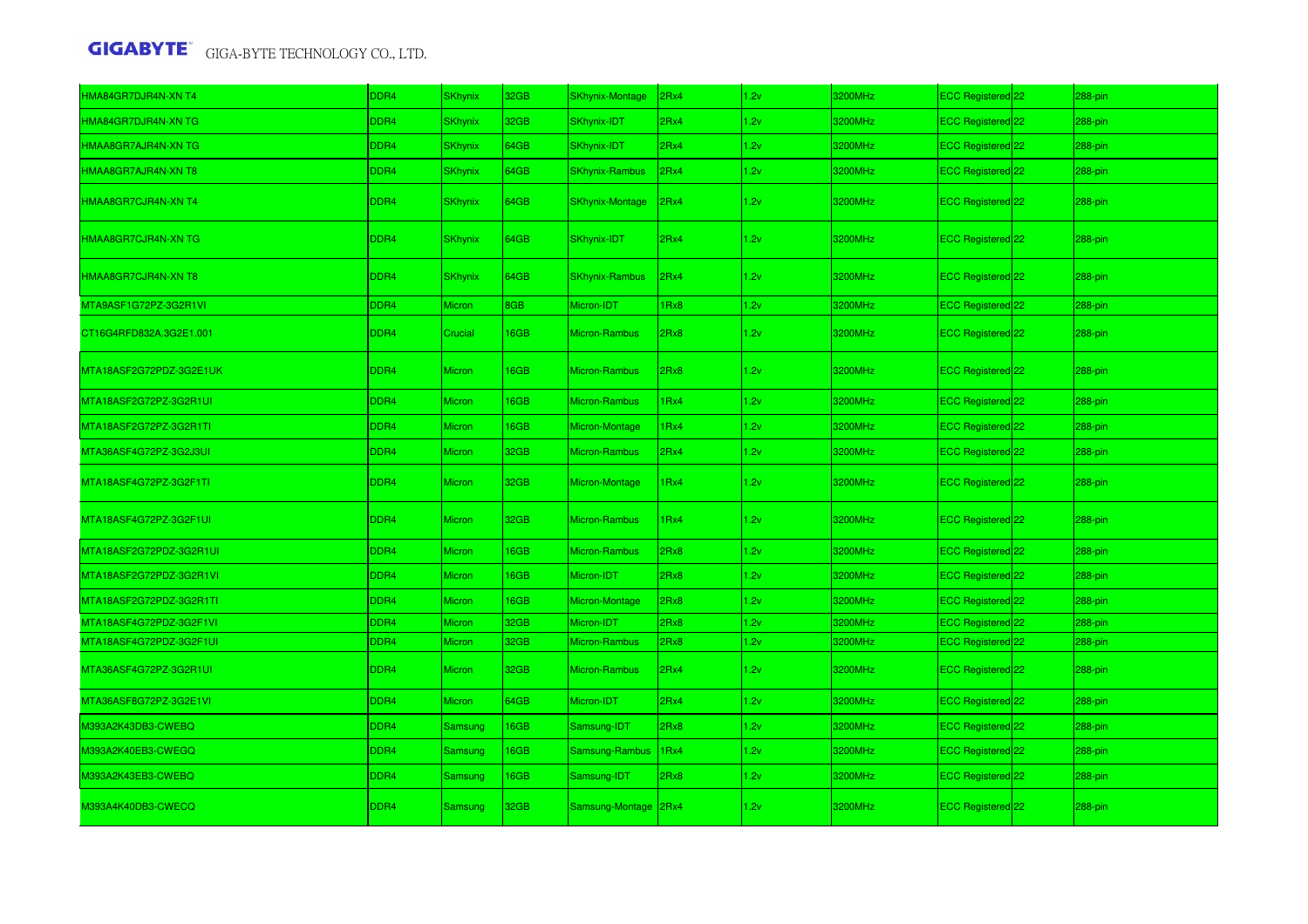| M393A4K40DB3-CWEBQ | DDR4             | Samsung        | 32 <sub>GB</sub> | Samsung-IDT           | 2Rx4             | 1.2v | 3200MHz | ECC Registered 22                   | 288-pin |
|--------------------|------------------|----------------|------------------|-----------------------|------------------|------|---------|-------------------------------------|---------|
| M393A4K40DB3-CWEBY | DDR4             | Samsung        | 32GB             | Samsung-IDT           | 2Rx4             | 1.2v | 3200MHz | ECC Registered 22                   | 288-pin |
| M393A4K40DB3-CWEGQ | DDR4             | Samsung        | 32GB             | Samsung-Rambus 2Rx4   |                  | 1.2v | 3200MHz | ECC Registered 22                   | 288-pin |
| M393A4G40BB3-CWEGQ | DDR <sub>4</sub> | Samsung        | 32GB             | Samsung-Rambus 1Rx4   |                  | 1.2v | 3200MHz | ECC Registered 22                   | 288-pin |
| M393A4K40EB3-CWEGQ | DDR4             | Samsung        | 32 <sub>GB</sub> | Samsung-Rambus 2Rx4   |                  | 1.2v | 3200MHz | <b>ECC Registered</b> <sup>22</sup> | 288-pin |
| M393A4K40EB3-CWECQ | DDR4             | Samsung        | 32GB             | Samsung-Montage 2Rx4  |                  | 1.2v | 3200MHz | ECC Registered 22                   | 288-pin |
| M393A4K40EB3-CWEBY | DDR4             | Samsung        | 32GB             | Samsung-IDT           | 2Rx4             | 1.2v | 3200MHz | ECC Registered 22                   | 288-pin |
| M393A8G40AB2-CWEBQ | DDR4             | Samsung        | 64GB             | Samsung-IDT           | 2Rx4             | 1.2v | 3200MHz | ECC Registered 22                   | 288-pin |
| M393A8G40AB2-CWEBY | DDR4             | Samsung        | 64GB             | Samsung-IDT           | 2Rx4             | 1.2v | 3200MHz | ECC Registered 22                   | 288-pin |
| M393A8G40BB4-CWEBY | DDR4             | <b>Samsung</b> | 64GB             | Samsung-IDT           | 2Rx4             | 1.2v | 3200MHz | ECC Registered 22                   | 288-pin |
| M393AAG40M32-CAEBQ | DDR4             | Samsung        | 128GB            | Samsung               | 2S2Rx4           | 1.2v | 3200MHz | ECC Registered 22                   | 288-pin |
| M393AAG40M32-CAEBY | DDR4             | Samsung        | 128GB            | Samsung               | 2S2Rx4           | 1.2v | 3200MHz | <b>ECC Registered</b> 22            | 288-pin |
| TR416G32S422-XNC   | DDR4             | V-color        | 16GB             | <b>SKhynix-Rambus</b> | 1 <sub>Rx4</sub> | 1.2v | 3200MHz | ECC Registered 22                   | 288-pin |
| KSM32RS8/16MER     | DDR <sub>4</sub> | Kingston       | 16GB             | Micron-Rambus         | 1Rx8             | 1.2v | 3200MHz | ECC Registered 22                   | 288-pin |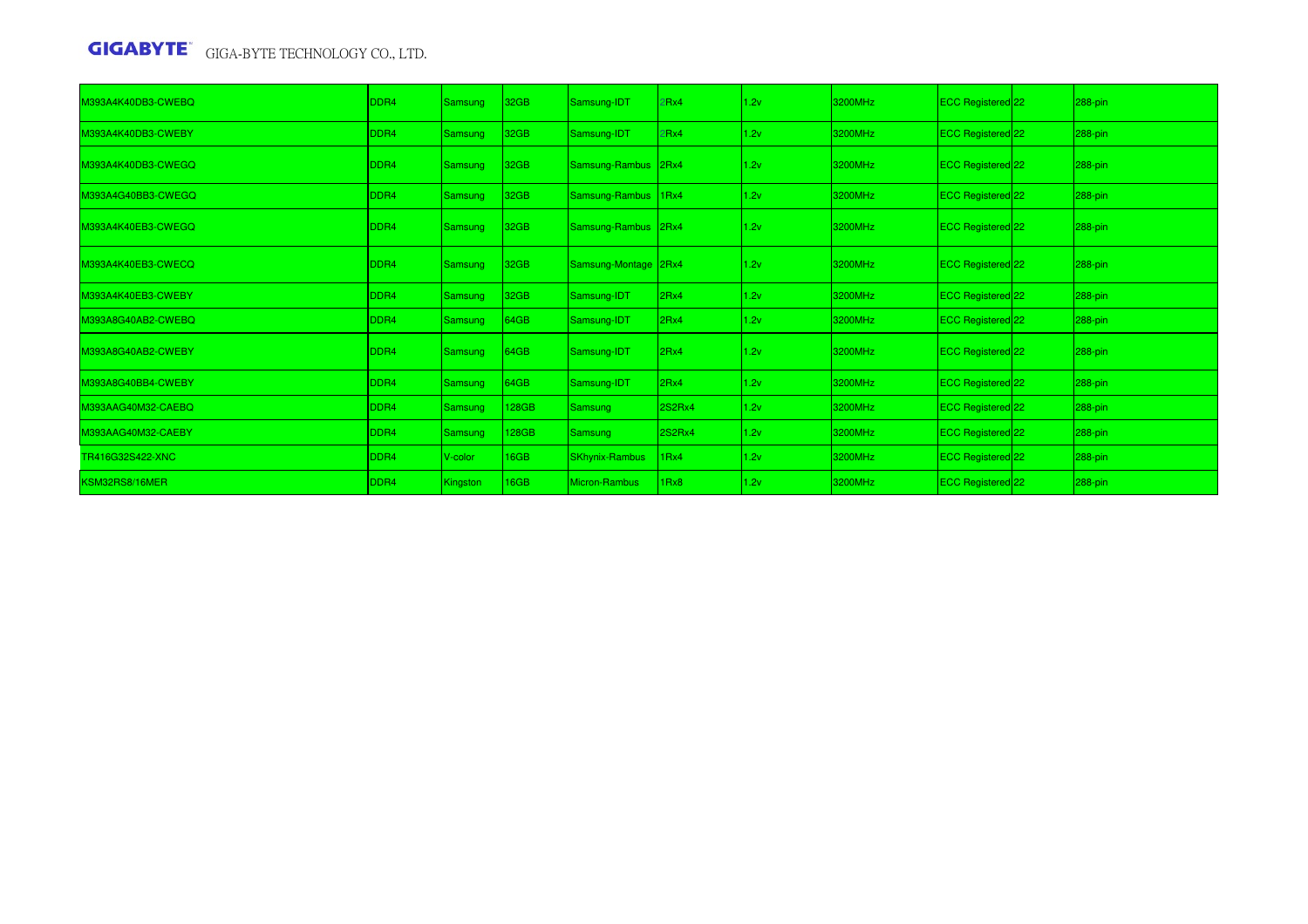| KSM32RD4/32HDR                          | DDR4             | Kingston      | 132 <sub>GB</sub>  | <b>SKhynix-Rambus</b>  | 2Rx4                | 1.2v                   | 3200MHz   | ECC Registered <sup>22</sup>   |  | 288-pin     |  |
|-----------------------------------------|------------------|---------------|--------------------|------------------------|---------------------|------------------------|-----------|--------------------------------|--|-------------|--|
| KSM32RS4/32MER                          | DDR4             | Kingston      | 32 <sub>GB</sub>   | Micron-Rambus          | 1Rx4                | 1.2v                   | 3200MHz   | ECC Registered 22              |  | 288-pin     |  |
| AD4R3200716G22-BHYA                     | DDR4             | <b>ADATA</b>  | 16GB               | <b>SKhynix-Montage</b> | 1Rx8                | 1.2v                   | 3200MHz   | ECC Registered 22              |  | 288-pin     |  |
| MTA36ASF8G72PZ-3G2F1VI                  | DDR <sub>4</sub> | Micron        | 64GB               | Micron-IDT             | 2Rx4                | 1.2v                   | 3200MHz   | ECC Registered 22              |  | 288-pin     |  |
| MTA9ASF2G72PZ-3G2F1UI                   | DDR4             | <b>Micron</b> | 16GB               | Micron-Rambus          | 1Rx8                | 1.2v                   | 3200MHz   | <b>ECC Registered</b> 22       |  | 288-pin     |  |
| KSM32RD8/16MRR                          | DDR4             | Kingston      | 16GB               | Micron-Rambus          | 2Rx8                | 1.2v                   | 3200MHz   | ECC Registered 22              |  | 288-pin     |  |
| KSM32RD4/32MRR                          | DDR4             | Kingston      | 32GB               | Micron-Rambus          | 2Rx4                | 1.2v                   | 3200MHz   | ECC Registered 22              |  | 288-pin     |  |
| <b>LRDIMM</b>                           |                  |               |                    |                        |                     |                        |           |                                |  |             |  |
| M386AAG40MMB-CVFC0                      | DDR4             | Samsung       | 128GB              | Samsung                | 4DRx4               | 1.2v                   | 2933MHz   | ECC Registered <sup>[21]</sup> |  | 288-pin     |  |
| M386A8K40DM2-CWELQ                      | DDR4             | Samsung       | 64GB               | Samsung-IDT            | 4DRx4               | 1.2v                   | 3200MHz   | ECC Registered 22              |  | 288-pin     |  |
|                                         |                  |               |                    |                        | <b>SATA/SAS SSD</b> |                        |           |                                |  |             |  |
|                                         |                  |               |                    |                        |                     |                        |           |                                |  |             |  |
| <b>Product Name</b>                     | <b>Type</b>      | Vendor        | <b>Form Factor</b> | Interface              | Capacity            | <b>Interface Speed</b> | <b>FW</b> |                                |  | <b>Note</b> |  |
|                                         |                  |               |                    |                        | <b>SATA SSD</b>     |                        |           |                                |  |             |  |
| MTFDDAK3T8TDS-1AW1ZABYY (5300 PRO)      | <b>SSD</b>       | Micron        | 2.5"               | <b>SATA</b>            | 3.84TB              | 6Gb/s                  |           |                                |  |             |  |
| MTFDDAK1T9TDS-1AW1ZABYY (5300 PRO)      | <b>SSD</b>       | Micron        | 2.5"               | <b>SATA</b>            | 1.92TB              | 6Gb/s                  |           |                                |  |             |  |
| MZ-7LH1T9NE 883 DCT Series              | <b>SSD</b>       | Samsung       | 2.5"               | <b>SATA</b>            | 1.92TB              | 6Gb/s                  |           |                                |  |             |  |
| MZ7L3480HCHQ-00A07 PM893 Series         | SSD.             | Samsung       | 2.5"               | <b>SATA</b>            | 480GB               | 6Gb/s                  |           |                                |  |             |  |
| MZ7L33T8HBLT-00A07 PM893 Series         | <b>SSD</b>       | Samsung       | 2.5"               | <b>SATA</b>            | 3.84TB              | 6Gb/s                  |           |                                |  |             |  |
| SSDSC2KG019T8 D3-S4610 Series           | <b>SSD</b>       | Intel         | 2.5"               | <b>SATA</b>            | 1.92TB              | 6Gb/s                  |           |                                |  |             |  |
| SSDSC2KB019T8 D3-S4510 Series           | <b>SSD</b>       | Intel         | 2.5"               | <b>SATA</b>            | 1.92TB              | 6Gb/s                  |           |                                |  |             |  |
| SSDSC2KB019TZ D3-S4520 Series           | <b>SSD</b>       | Intel         | 2.5"               | <b>SATA</b>            | 1.92TB              | 6Gb/s                  |           |                                |  |             |  |
| XA960LE10063                            | <b>SSD</b>       | Seagate       | 2.5"               | <b>SATA</b>            | 960GB               | 6Gb/s                  |           |                                |  |             |  |
| XA480LE10063                            | <b>SSD</b>       | Seagate       | 2.5"               | <b>SATA</b>            | 480GB               | 6Gb/s                  |           |                                |  |             |  |
| SSB240GTLCG-D2-SME520GBT ESM1220 Series | <b>SSD</b>       | Phison        | 2.5"               | <b>SATA</b>            | 240GB               | 6Gb/s                  |           |                                |  |             |  |
| SSB480GTLCG-D2-SME520GBT ESM1220 Series | <b>SSD</b>       | Phison        | 2.5"               | <b>SATA</b>            | 480GB               | 6Gb/s                  |           |                                |  |             |  |
| SSB960GTLCG-D2-SME520GBT ESM1220 Series | <b>SSD</b>       | Phison        | 2.5"               | <b>SATA</b>            | 960GB               | 6Gb/s                  |           |                                |  |             |  |
| SSB1K9GTLCG-D2-SME520GBT ESM1220 Series | <b>SSD</b>       | Phison        | 2.5"               | <b>SATA</b>            | 1.92TB              | 6Gb/s                  |           |                                |  |             |  |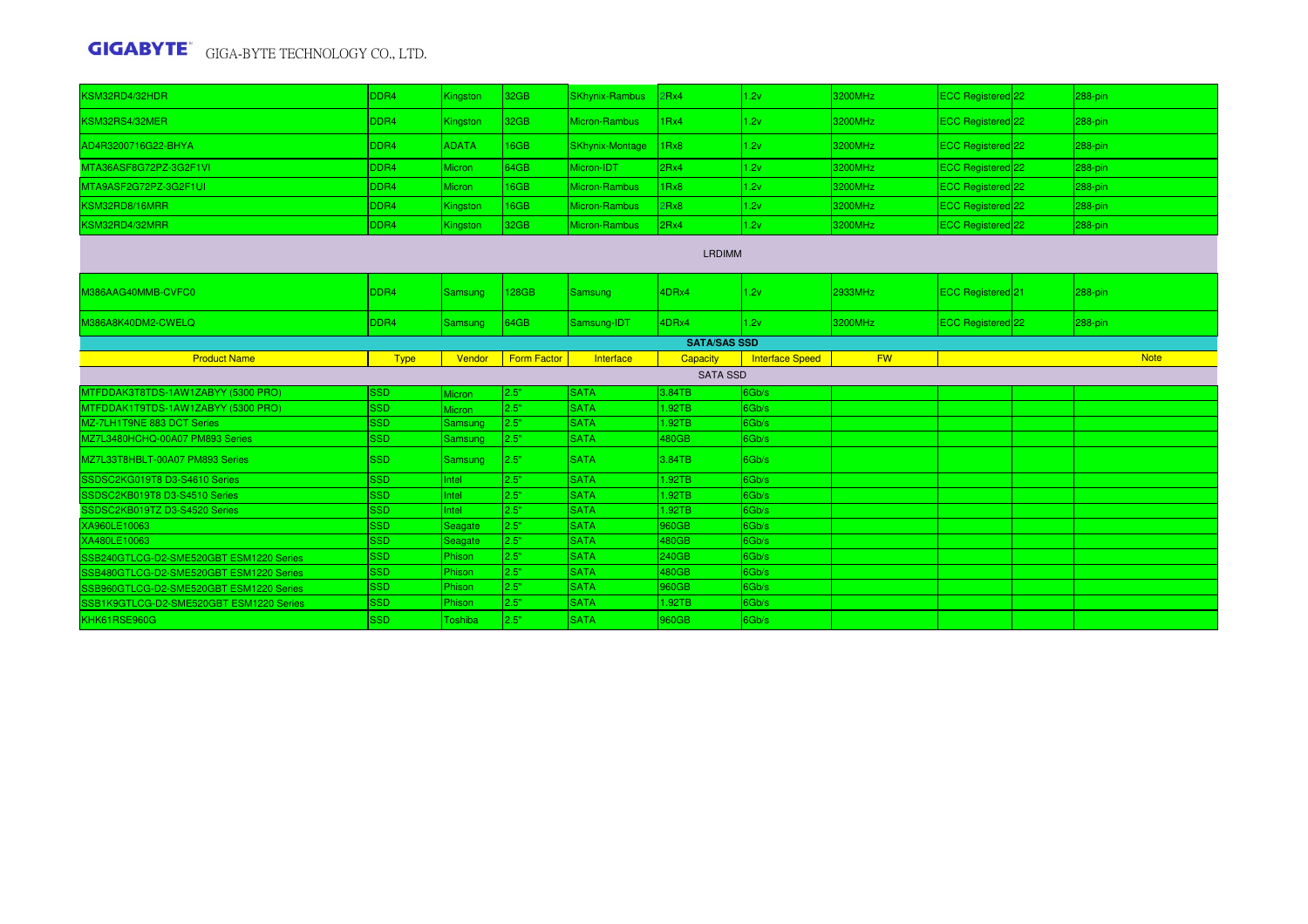| <b>PCIe SSD</b>                                 |                |               |                  |                      |                 |                        |           |             |  |  |  |
|-------------------------------------------------|----------------|---------------|------------------|----------------------|-----------------|------------------------|-----------|-------------|--|--|--|
| <b>Product Name</b>                             | <b>Type</b>    | Vendor        | Form Factor      | Interface            | <b>Capacity</b> | <b>Interface Speed</b> | <b>FW</b> | <b>Note</b> |  |  |  |
|                                                 | PCIe SSD       |               |                  |                      |                 |                        |           |             |  |  |  |
| SSDPEDKX040T701 P4500 Series PCIe Gen3 x4 4TB   | <b>PCIe</b>    | <b>Intel</b>  | <b>PCI-E 3.0</b> | PCle(NVMe)           | 4TB             | PCIe Gen3 x4           |           |             |  |  |  |
| Samsung PM1725b MZPLL3T2HAJQ PCIe Gen3 x8 3.2TB | PCIe           | Samsung       | $PCI-E$ 3.0      | PCle(NVMe)           | 3.2TB           | PCIe Gen3 x8           |           |             |  |  |  |
|                                                 |                |               |                  | U.2                  |                 |                        |           |             |  |  |  |
| <b>Product Name</b>                             | <b>Type</b>    | Vendor        | Form Factor      | Interface            | <b>Capacity</b> | <b>Interface Speed</b> |           | <b>Note</b> |  |  |  |
| U.2                                             |                |               |                  |                      |                 |                        |           |             |  |  |  |
| MZQLW1T9HMJP PM963 Series                       | U.2            | Samsung       | 2.5"             | SFF8639(NVMe)        | 1.92TB          | PCle Gen3 x4           |           |             |  |  |  |
| MZQL23T8HCLS PM9A3 Series                       | U.2            | Samsung       | 2.5"             | <b>SFF8639(NVMe)</b> | 3.84TB          | PCIe Gen4 x4           |           |             |  |  |  |
|                                                 |                |               |                  | M.2                  |                 |                        |           |             |  |  |  |
| <b>Product Name</b>                             | <b>Type</b>    | Vendor        | Form Factor      | Interface            | Capacity        | <b>Interface Speed</b> |           | <b>Note</b> |  |  |  |
|                                                 |                |               |                  | M.2                  |                 |                        |           |             |  |  |  |
| SSDPELKX010T801 P4511 Series 1TB                | M.2            | Intel         | 22110            | PCle(NVMe)           | 1T <sub>B</sub> | PCIe Gen3 x4           |           |             |  |  |  |
| MZ-1LB1T9N 983 DCT Series                       | M.2            | Samsung       | 22110            | PCle(NVMe)           | 1.92TB          | PCIe Gen3 x4           |           |             |  |  |  |
| MTFDHBA960TDF 960GB 7300 Pro Series             | M.2            | <b>Micron</b> | 2280             | PCle(NVMe)           | 960GB           | PCIe Gen3 x4           |           |             |  |  |  |
| IM2P33F8-256GD1                                 | M <sub>2</sub> | <b>ADATA</b>  | 2280             | PCle(NVMe)           | 256GB           | PCIe Gen3 x4           |           |             |  |  |  |
| IM2P33F8-512GD1                                 | M.2            | <b>ADATA</b>  | 2280             | PCle(NVMe)           | 512GB           | PCIe Gen3 x4           |           |             |  |  |  |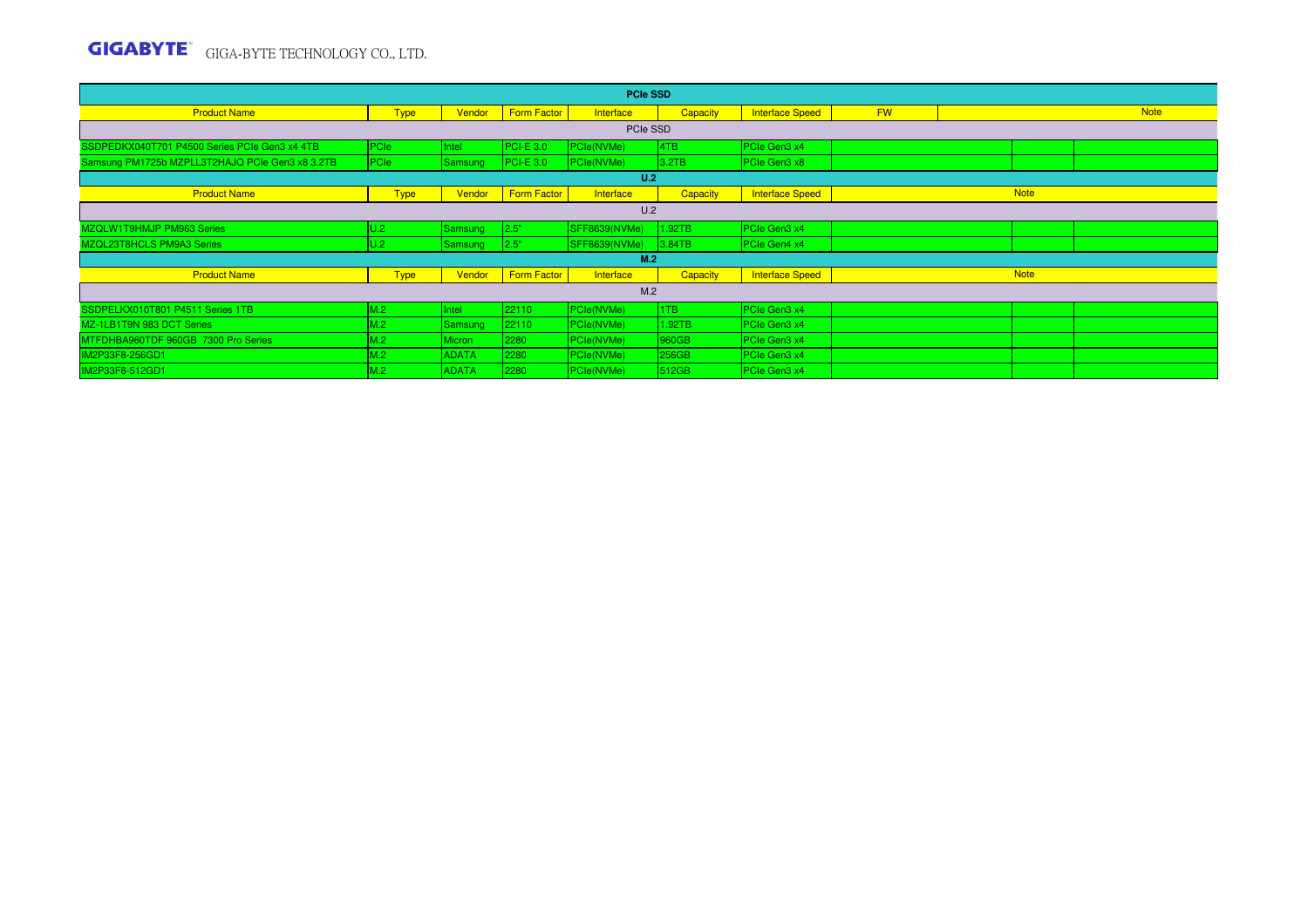| CA6-8D1024 CA6 Series          |             | 200T     | ددں         | <b>UICITY VIVIC</b>                   |               | <b>PCIe Gen4 x4</b> |  |             |  |  |  |  |
|--------------------------------|-------------|----------|-------------|---------------------------------------|---------------|---------------------|--|-------------|--|--|--|--|
| <b>M.2 Expansion PCIe Card</b> |             |          |             |                                       |               |                     |  |             |  |  |  |  |
| <b>Product Name</b>            | <b>Type</b> | Vendor   | Form Factor | Interface                             | Max. Channels | Interface Speed     |  | <b>Note</b> |  |  |  |  |
| <b>CMT4034</b>                 |             | iyao jio | 1221.       | <b>TALANT</b><br><b>VIG</b><br>IVVIVG |               | PCIe Gen3 x16       |  |             |  |  |  |  |